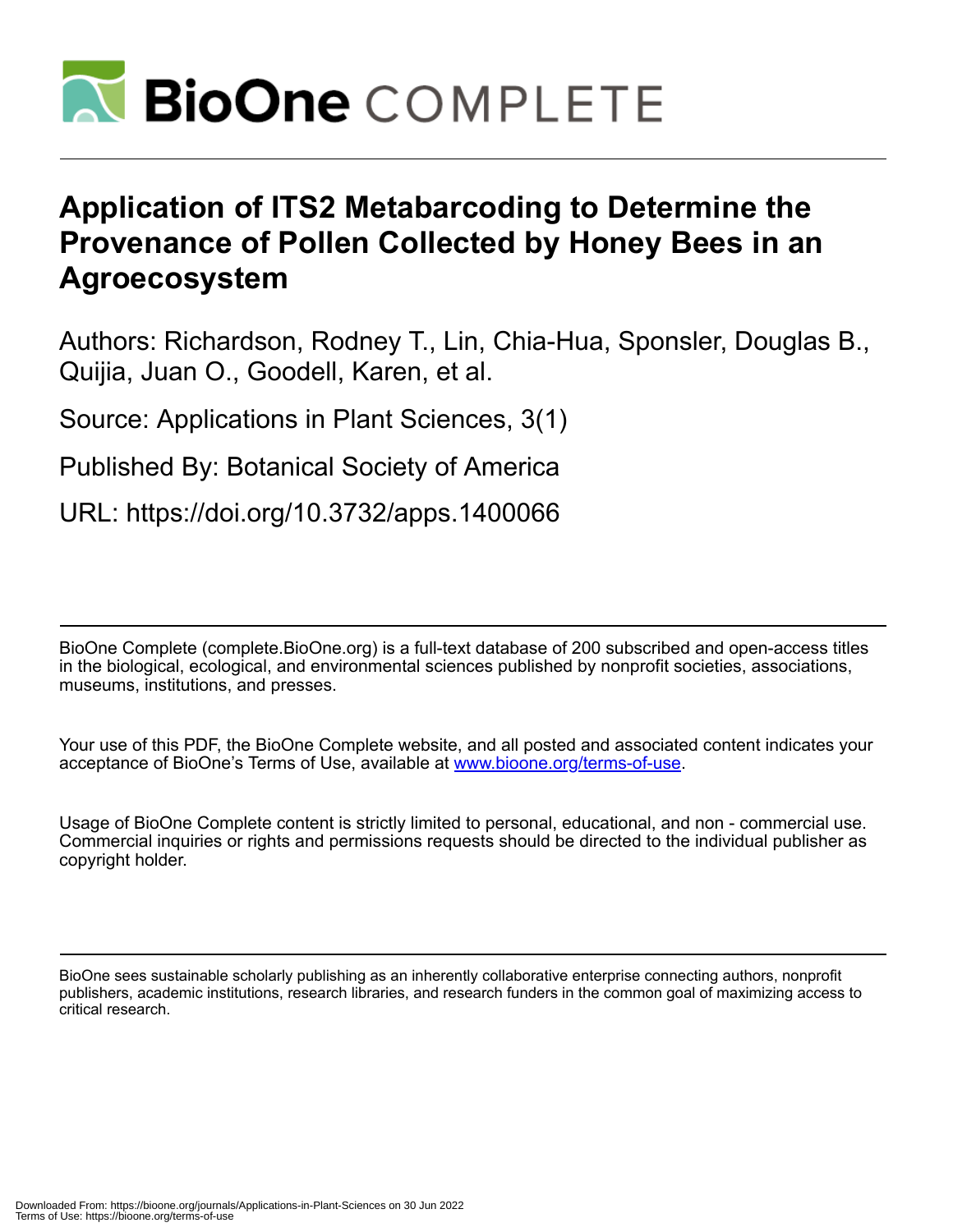

APPLICATION ARTICLE

# **APPLICATION OF ITS2 METABARCODING TO DETERMINE THE PROVENANCE OF POLLEN COLLECTED BY HONEY BEES IN AN AGROECOSYSTEM**<sup>1</sup>

RODNEY T. RICHARDSON<sup>2</sup>, CHIA-HUA LIN<sup>2,4</sup>, DOUGLAS B. SPONSLER<sup>2</sup>, JUAN O. QUIJIA<sup>2</sup>, KAREN GOODELL<sup>3</sup>, AND REED M. JOHNSON<sup>2</sup>

2 Department of Entomology, The Ohio State University–Ohio Agricultural Research and Development Center, 1680 Madison Ave., Wooster, Ohio 44691 USA; and <sup>3</sup>Department of Evolution, Ecology and Organismal Biology, The Ohio State University, 1179 University Dr., Newark, Ohio 43023 USA

- Premise of the study: Melissopalynology, the identification of bee-collected pollen, provides insight into the flowers exploited by foraging bees. Information provided by melissopalynology could guide floral enrichment efforts aimed at supporting pollinators, but it has rarely been used because traditional methods of pollen identification are laborious and require expert knowledge. We approach melissopalynology in a novel way, employing a molecular method to study the pollen foraging of honey bees (Apis mellifera) in a landscape dominated by field crops, and compare these results to those obtained by microscopic melissopalynology.
- *Methods:* Pollen was collected from honey bee colonies in Madison County, Ohio, USA, during a two-week period in midspring and identified using microscopic methods and ITS2 metabarcoding.
- *Results:* Metabarcoding identified 19 plant families and exhibited sensitivity for identifying the taxa present in large and diverse pollen samples relative to microscopy, which identified eight families. The bulk of pollen collected by honey bees was from trees (Sapindaceae, Oleaceae, and Rosaceae), although dandelion (*Taraxacum officinale*) and mustard (Brassicaceae) pollen were also abundant.
- *Discussion:* For quantitative analysis of pollen, using both metabarcoding and microscopic identification is superior to either individual method. For qualitative analysis, ITS2 metabarcoding is superior, providing heightened sensitivity and genus-level resolution.

 **Key words:** *Apis mellifera* ; bee foraging landscape; *Fraxinus* ; palynology; pollen analysis; pollinator ecology.

Melissopalynology, the identification of pollen collected by bees, has proven to be an indispensable tool in fields such as pollination biology (Kearns and Inouye, 1993; Cusser and Goodell, 2013), pollinator foraging behavior (Louveaux, 1959; Wilson et al., 2010; Baum et al., 2011), sourcing and authentication of apicultural products (Louveaux et al., 1978; Jones and Bryant, 1992; Dimou et al., 2007), and honey bee (Apis mellifera) L.) nutritional biology (Severson and Parry, 1981; Forcone et al., 2011; Girard et al., 2012). The lattermost has taken on particular urgency in recent years due to alarming and largely unexplained regional declines in honey bee populations ( vanEngelsdorp et al., 2009 ). Pollen is the main source of amino acids, lipids,

1 Manuscript received 25 July 2014; revision accepted 4 December 2014. The authors thank J. Wenger, E. E. Wilson, C. S. Sidhu, J. Wallace, B. Klips, A. D. Wolfe, and anonymous reviewers for discussion; N. Douridas for site access; G. Cobb for help with sample processing; M. E. Hernandez-Gonzalez and the Ohio Agricultural Research and Development Center Molecular and Cellular Imaging Center staff for technical support; and the Ohio Supercomputing Center for computing time. This study was funded by the Pollinator Partnership's Corn Dust Research Consortium grant to R.M.J. and an Ohio State University–Newark Scholarly Activity Grant to K.G. 4 Author for correspondence: lin.724@osu.edu

sterols, vitamins, and minerals in the honey bee diet ( Winston, 1987), and malnutrition, caused by the displacement of natural floral communities by agricultural development, may contribute to recent patterns of honey bee decline (Naug, 2009; vanEngelsdorp and Meixner, 2010; Huang, 2012). Melissopalynology allows for direct observation of the honey bee pollen diet, providing a unique means for identifying nutritional deficits and informing potential efforts to improve foraging habitat.

 Traditional melissopalynology involves the careful preparation of pollen samples for microscopic inspection followed by the identification of individual pollen grains by comparison to a similarly prepared reference collection of pollen from local taxa (Erdtman, 1943; Kearns and Inouye, 1993). When pollen collected by honey bees is used, the steps above are normally preceded by the laborious sorting of bulk pollen samples into groups of pellets having similar color and texture ( Dimou and Thrasyvoulou, 2007). To the extent that this sorting succeeds in discriminating true taxonomic groups, it provides a preliminary estimate of sample diversity and streamlines the process of microscopic examination for large volumes of pollen. These methods can provide reliable data when properly executed, but they suffer from being (1) highly dependent on human expertise and vulnerable to human error, (2) limited in taxonomic precision, as many taxa are only identifiable to family, and (3) prohibitively time-consuming for large-scale studies. A reliable and efficient

*Applications in Plant Sciences* 2015 3 ( 1 ): 1400066; http://www.bioone.org/loi/apps © 2015 Richardson et al. Published by the Botanical Society of America. This work is licensed under a Creative Commons Attribution License (CC-BY-NC-SA).

doi:10.3732/apps.1400066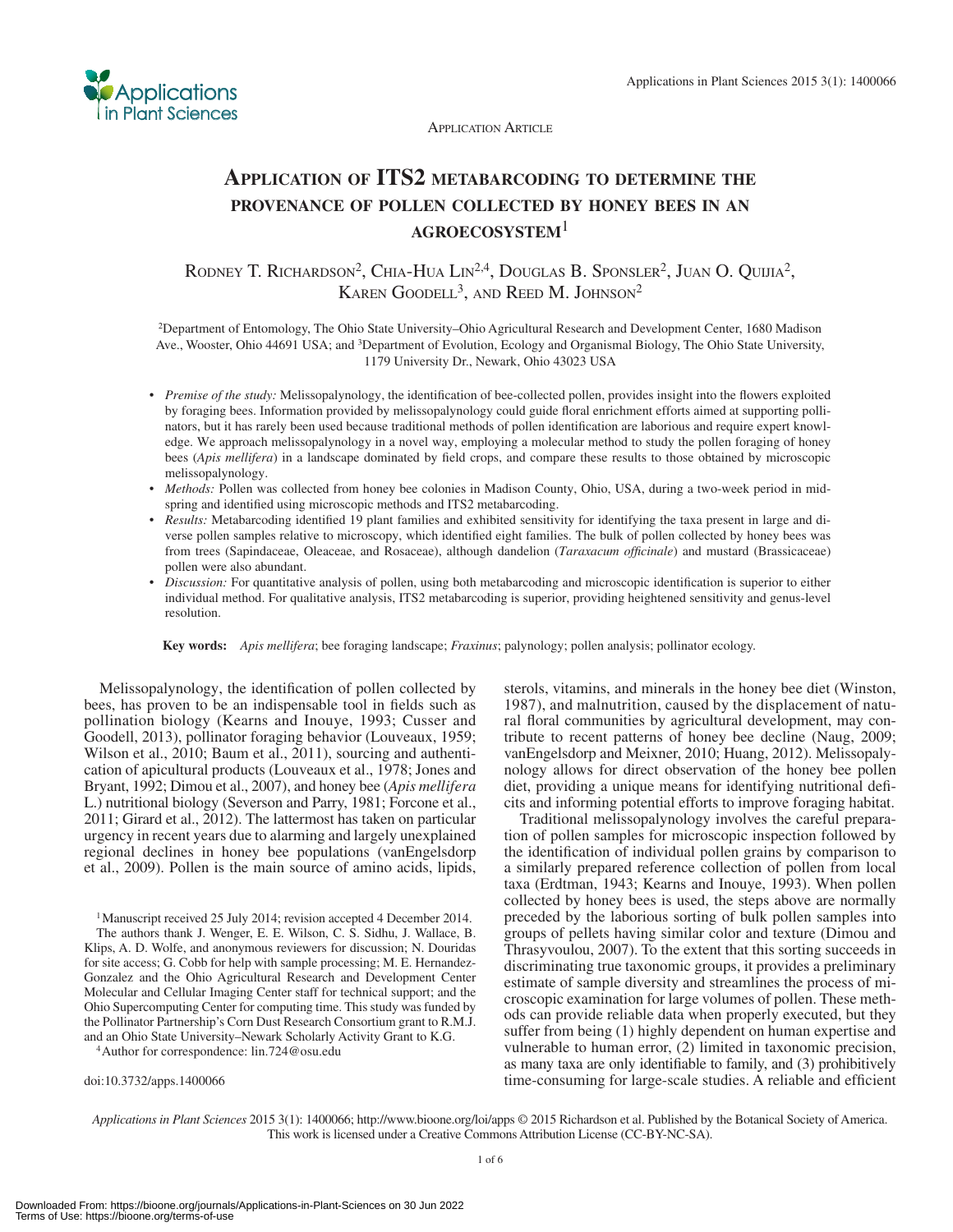We present a novel approach to melissopalynology using DNA metabarcoding. We used previously validated primers specific for the second internal transcribed spacer (ITS2) in the plant ribosomal sequence (Chen et al., 2010) and performed amplicon sequencing on DNA isolated from four samples of pollen collected by honey bees over a two-week period in spring 2013. We chose the nuclear ITS2 region because prior investigation of ITS2 as a barcoding locus supports its suitability for differentiating plant taxa at the genus and, in some cases, the species level (Chen et al., 2010; Han et al., 2013; Pang et al., 2013; Tripathi et al., 2013). Wilson et al. (2010) successfully used the internal transcribed spacer (ITS), as well as other ribosomal sequences, as a genetic barcode to identify monospecific pollen collected by a specialist bee. Our primary goal was to obtain taxonomic identification at the genus level, which made the ITS2 region suitable for this barcoding project.

 Here, we apply our method to determine the pollen taxa collected by honey bee colonies located in an agroecosystem devoted to corn and soybean cultivation, a context in which nutritional stress due to agricultural development would be plausible. We then compare the results of our metabarcoding approach to those obtained by traditional microscopic analysis of the same pollen samples, and discuss the relevance of our findings to both melissopalynological methodology and honey bee foraging in agricultural landscapes.

## MATERIALS AND METHODS

**Sample collection—Samples from this study were obtained from an apiary** managed by The Ohio State University located in Madison County, Ohio (39.96095, −83.43215), between April 23 and May 6, 2013. The apiary is located in an agricultural landscape dominated by corn and soybean fields (>60% land cover), with a small amount of forest, residential area, and uncultivated fields. Four healthy, actively foraging colonies in 8-frame Langstroth hives were fitted with Sundance I bottom-mounted pollen traps (Ross Rounds, Albany, New York, USA) to collect pollen samples. Pollen traps were emptied and turned on and off on a twice weekly cycle, alternating between colonies, so that pollen was always sampled from two colonies while the remaining colonies were allowed pollen for sustenance. Samples were pooled across colonies for each collection date for all analyses.

*Pollen identification by microscopy*—We sorted pollen pellets from 10% (15–68 g) of the total sample for each collection date into distinct color categories and weighed each category. A 10% subsample from each color category, or up to 10 pellets if a category contained fewer than 100 pellets, was then blended in a few drops of water to achieve a spreadable consistency, and four drops of the homogenized suspension were mounted separately in basic fuchsin jelly (Kearns and Inouye, 1993) on glass slides for microscopic examination at  $400\times -1000\times$  magnification.

Pollen was identified to the lowest possible taxonomic level by comparison with reference pollens collected from fresh flowers found in the study area during April–May. Reference pollens were permanently mounted in basic fuchsin jelly on glass slides. Representative pollen grains on the reference slides were photographed at  $400\times-1000\times$  magnification. Reference slides and digital images of the pollens were stored at the Ohio State University Bee Laboratory (1680 Madison Avenue, Wooster, Ohio, USA). Published pollen guides and image databases were used to identify pollens that did not match any of the reference collections. Reference pollen taxa and

published references used for pollen identification in this study are listed in Appendix S1.

 The sum of weight for color categories belonging to the same taxon was recorded. If a color category contained pollens of multiple taxa, we examined 1000 pollen grains on slides prepared for that color category and estimated the proportional abundance by counting pollen grains for each taxon. We chose to exclude any plant taxa constituting less than 1% of the pollen sample. We then measured the grain size for each taxon and estimated the proportional abundance using the volumetric method described in O'Rourke and Buchmann (1991) . The weight of pollen from each taxon was summed to calculate the final proportion in the total sample for each collection date.

 Pollens from plants in the family Rosaceae often share similar pellet colors and morphological characteristics, making them difficult to distinguish at the generic level by visual sorting and microscopy (Moore et al., 1991). Genera within Brassicaceae were also difficult to identify using light microscopy. Improving the accuracy of pollen identification to the genus level in these families would require scanning electron microscopy (SEM) and was beyond the scope of this study. Therefore, the abundance of Rosaceae and Brassicaceae estimated by microscopy is only presented at the family level.

*Pollen identification by ITS2 metabarcoding*—For metabarcoding analysis, 5% (8–34 g) of the original pooled sample was mixed in a solution of 75% ethanol in deionized water at roughly a 4 : 1 ratio of solvent volume to sample volume. The volume of the pollen sample was estimated using a 50-mL graduated cylinder. The pollen and solvent were then mixed in a glass beaker and stirred on a magnetic stir plate for 25 min at room temperature. Additional solvent was added as necessary to ensure optimal sample mixing. Buchner funnel vacuum filtration was performed, and the resulting sample was transferred to a weigh boat to air dry in a flow hood.

 We used a bead-beater pulverization method adapted from Simel et al. (1997) to free the genomic DNA from within the protective exine coat of the nongerminated pollen. Fifty milligrams of dry, homogenized pollen from each sample was placed in a 2.0-mL microcentrifuge tube with 600 μL of QIAGEN DNeasy Plant Mini Kit lysis buffer (QIAGEN, Venlo, The Netherlands). Zirconium/silica beads (0.5 mm diameter) were added until the total contents of each tube reached 1.5 mL. The pollen was then pulverized in a bead-beater (Mini-BeadBeater-1; BioSpec Products, Bartlesville, Oklahoma, USA) for 2 min. After pulverization,  $300 \mu L$  of deionized water was transferred to each tube and mixed with the contents. A 300-μL portion of the resulting lysate was then transferred from each tube to a sterile 1.5-mL microcentrifuge tube. Pollen DNA was then isolated using the QIAGEN DNeasy Plant MiniKit.

After DNA isolation, the ITS2 region was amplified via PCR. We used two primers (forward: 5'-ATGCGATACTTGGTGTGAAT-3'; reverse: 5'-GAC-GCTTCTCCAGACTACAAT-3') designed and validated by Chen et al. (2010), but we used alternative PCR conditions to accommodate our use of the Phusion High-Fidelity PCR Kit (New England Biolabs, Ipswich, Massachusetts, USA). Parameters of the thermocycler (Mastercycler ep gradient; Eppendorf AG, Hamburg, Germany) were set as follows: initial denaturation at  $98^{\circ}$ C for 30 s, 30 cycles of 98°C denaturation for 10 s, annealing at 59°C for 30 s, and extension at  $72^{\circ}$ C for 30 s, and a final extension step at  $72^{\circ}$ C for 10 min. These PCR conditions were calculated with the use of the NEB Tm Calculator (New England Biolabs; http://tmcalculator.neb.com/).

Following PCR, ITS2 amplicons were purified using the PureLink PCR Purification Kit (Life Technologies, Carlsbad, California, USA). At this point, 500 ng of purified PCR product from each respective sample was indexed independently using the NEBNext Ultra DNA Library Prep Kit for Illumina and NEBNext Multiplex Oligos for Illumina (New England Biolabs). After multiplexing, samples were subjected to a final Agencourt AMPure XP purification step before being pooled (Beckman Coulter catalog no. A63880 [Brea, California, USA]). A final nine-cycle library amplification PCR step was performed and samples were then analyzed on a Qubit 2.0 Fluorometer (Life Technologies), as well as an Agilent 2100 Bioanalyzer (DNA 1000 kit; Agilent Technologies, Santa Clara, California, USA) to ensure sample quality before sequencing. Paired-end sequencing was performed with the Illumina MiSeq platform using the TruSeq LT assay (Illumina Inc., San Diego, California, USA). All sequence information has been deposited in the National Center for Biotechnology Information (NCBI) Sequence Read Archive (accession code SRP044703).

 To analyze the sequencing data for our samples, we adapted previously described metabarcoding analysis pipelines (Huson et al., 2011; Mitra et al., 2011). Illumina MiSeq reads were demultiplexed using CASAVA (version 1.9; Illumina Inc.) and preprocessed using the artifacts filtering tool from the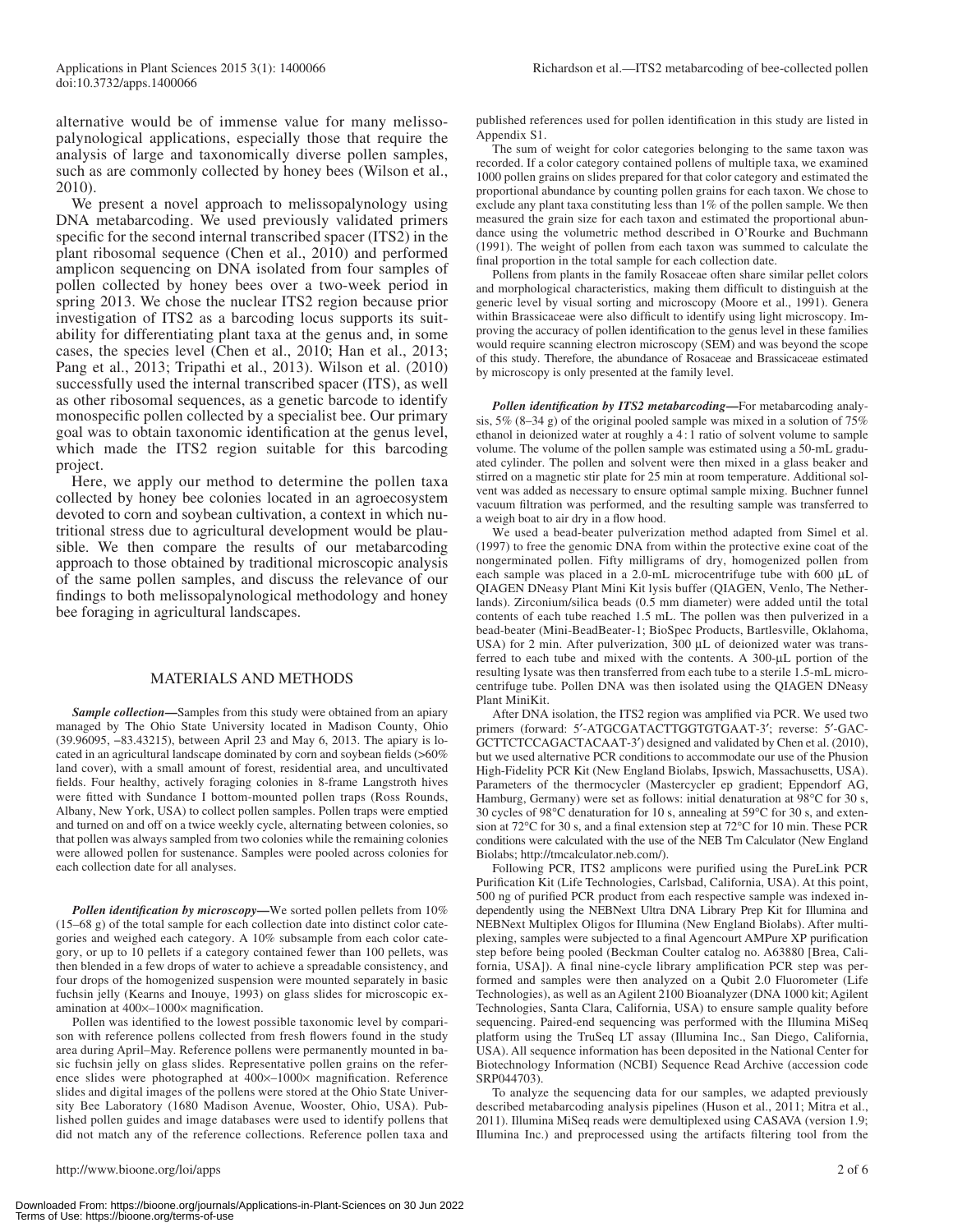FASTX-Toolkit (version 0.0.13; http://hannonlab.cshl.edu/fastx\_toolkit/ ). Paired-end read merging was then accomplished using PEAR (version 0.9.1), a software package that calculates highly accurate paired-end mergers of forward and reverse reads (Zhang et al., 2014). PEAR was used with default parameter settings with the exception of the Phred scale quality score trimming threshold, which was set to 20. The resulting FASTQ files were dereplicated and converted to FASTA format using the FASTX-Toolkit Collapser tool. After generation of the FASTA files, the resulting sequences were compared against a reference library of 2628 plant ribosomal sequences downloaded from GenBank on 11 March 2014. This library represents approximately half of the 4918 plant species potentially present in Ohio and surrounding states (USDA PLANTS database; http://plants.usda.gov/). This library is available in FASTA format from the Dryad Digital Repository (http://dx.doi .org/10.5061/dryad.64b5p; Richardson et al., 2015 ). The BLASTN algorithm (blast-2.2.17) ( Altschul et al., 1997 ) was used to align reads with the GenBankderived sequence library using the following settings: *E*-value cutoff 1e-125, number of alignments 1, output format 0, number of descriptions 1, percent identity threshold 95%. Alignment outputs were then annotated in MEGAN (version  $5.1.5$ ) (Huson et al., 2011) using the lowest common ancestor (LCA) algorithm with the following parameter settings: min support 1, min support percent 0.0 (off), min score 50.0, max expected 1E-125, top percent 100.0, min complexity 0.00.

*Analysis of results* **—** We used two statistical tests to assess whether the metabarcoding approach could produce reliable quantitative measures of relative abundance for the plant taxa in our samples. The Spearman's ρ statistic, a rankbased measurement, was employed to test the association between the number of paired-end reads aligned and the amount of pollen in grams per plant taxon identified by microscopy. Additionally, average  $R$  coefficients, analogous to those described by Bryant and Jones (2001) in relation to honey authentication, characterizing the ratio of the number of aligned paired-end reads relative to the abundance of pollen determined by microscopy for taxa found in at least three of the four samples, were calculated using the equation below. This coefficient can provide information as to whether certain taxa are over-represented or under-represented in the metabarcoding results relative to the microscopic results, as well as the variance in this over- and under-representation across samples. With further development, the  $R$  coefficient may allow the quantitative

estimation of the taxa present within pollen samples by enabling the calculation of taxon-specific correction coefficients.

 $R$  coefficient = percent mapped reads/percent weight by microscopy

### RESULTS

*Pollen identification by microscopy***—** During the sampling period (April 23–May 6, 2013), a large proportion of beecollected pollen originated from mass-flowering woody species, ranging from 57% to 95% of the total sample weight per collection date (Fig. 1; identified taxa are listed in Appendix S2). Pollens of trees in the genera *Acer* L. and *Fraxinus* L., both anemophilous, were the most abundant pollens on the three earliest sampling dates. On May 6, more than 90% of the total sample originated from entomophilous woody species, corresponding with the full bloom of rosaceous trees (e.g., *Malus* Mill., *Prunus* L., *Crataegus* L., and *Amelanchier* Medik.) and honeysuckles ( *Lonicera morrowii* A. Gray and *L. maackii* (Rupr.) Maxim.) that were common in the surrounding landscape in early May. Pollen from herbaceous weeds, predominantly dandelion (*Taraxacum officinale* F. H. Wigg.) followed by crucifers (Brassicaceae), comprised 43% of the total sample on April 23 and declined progressively to 5% on May 6, when bees were collecting pollen from rosaceous trees and honeysuckles predominantly.

*Pollen identification by ITS2 metabarcoding—After Illu*mina MiSeq sequencing and paired-end merging of the forward and reverse reads, we obtained between 593,478 and 1,062,208



Fig. 1. Pollen origins identified by microscopy during the sampling period. Shades of yellow represent pollen of herbaceous plants whereas shades of turquoise represent pollen of woody plants.

http://www.bioone.org/loi/apps 3 of 6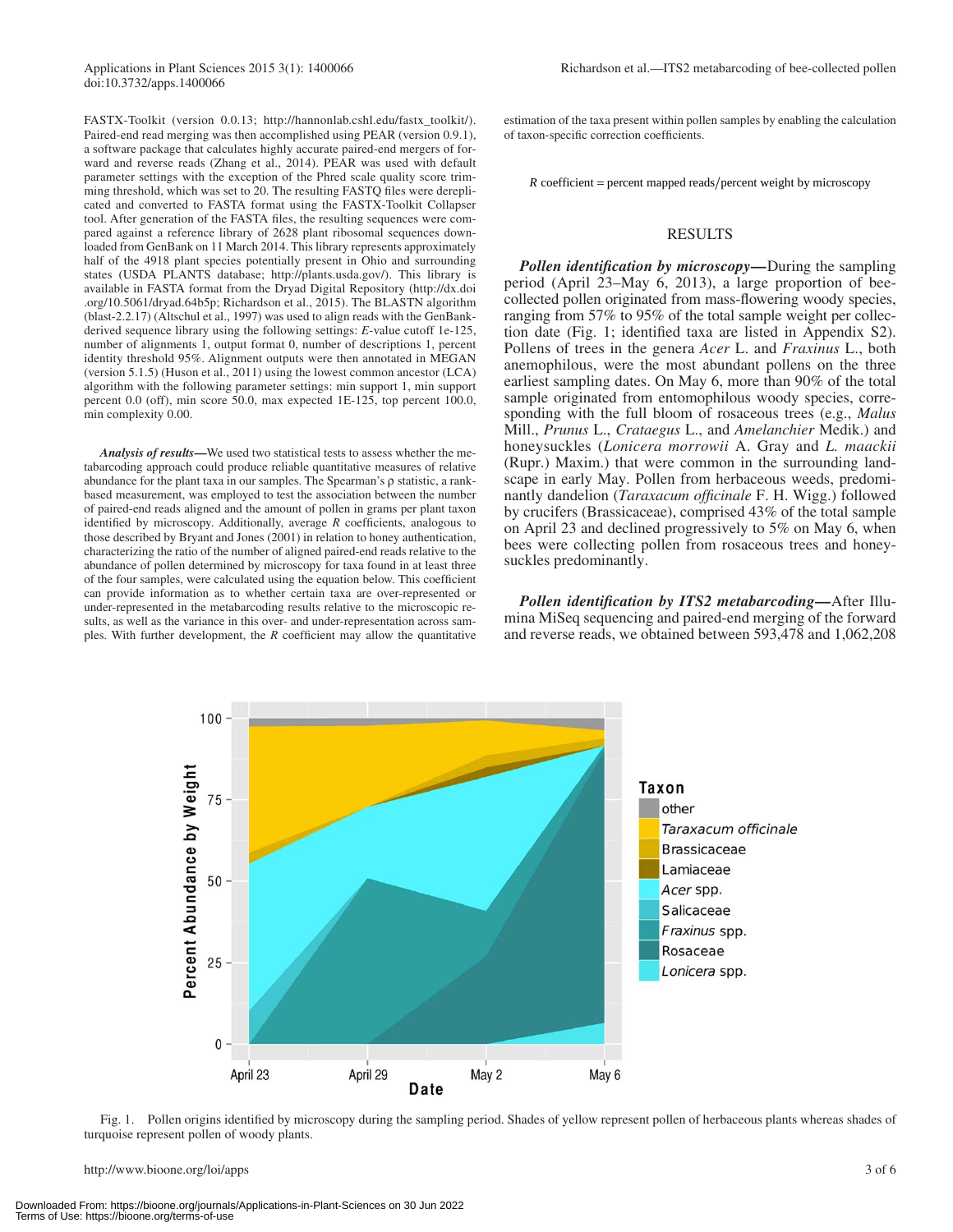paired-end reads from the samples. The mean paired-end read lengths for all sequencing runs were between 461 bp and 469 bp. Upon annotating the BLAST output files with MEGAN 5, between 71,125 and 340,606 reads were taxonomically assigned. In total, we detected 42 distinct plant genera across the four samples. However, upon cross-validating the list of genera with the known floral phenology calendar for Ohio (Ohio State University, Growing Degree Days and Phenology for Ohio; http://www.oardc.ohio-state.edu/gdd/ ) and herbarium records (Ohio State University Herbarium; https://herbarium.osu.edu/ ), we found alignments to two plant genera (*Lactuca* L. and *Glycine* Willd.) that were not likely to be flowering during our sampling period. For a complete list of the plant genera detected as well as their respective paired-end alignment coverage, see Appendix S3.

*Comparison of metabarcoding and microscopic techniques*— To compare the results of ITS2 barcoding with those of traditional microscopy, we calculated the percentage of mapped reads per plant taxon in comparison to the percentage by weight of plant taxa estimated using microscopic methods (Table 1). Using the barcoding approach, we were able to detect the majority of the plant taxa observed using the microscopic approach. Pollen from Salicaceae, Lamiaceae, and *Lonicera* were detected by microscopy but not by metabarcoding analysis.

 To test the ability of the metabarcoding method to accurately determine the relative abundance of different pollen types, we compared paired-end alignment coverage with grams of pollen collected as determined by color sorting and microscopic analysis (Spearman's correlation test;  $P > 0.05$  for all samples; Table 2). We found no significant associations between the relative abundances of pollen types identified using microscopic-based and metabarcoding-based methods. Furthermore, upon calculating *R* coefficients across all taxa, specific taxa were overrepresented

 TABLE 1. Comparison of percent weight by microscopy to percent pairedend read alignments per taxon for each sampling date.

| Date     | Taxon                               | Percent weight by<br>microscopy $(\% )$ | Percent reads by<br>sequencing $(\% )$ |
|----------|-------------------------------------|-----------------------------------------|----------------------------------------|
| April 23 | Taraxacum officinale<br>F. H. Wigg. | 38.81                                   | 12.77                                  |
|          | <b>Brassicaceae Burnett</b>         | 3.39                                    | 83.90                                  |
|          | $Acer$ L.                           | 45.08                                   | 2.86                                   |
|          | Salicaceae Mirb.                    | 10.26                                   | $\Omega$                               |
|          | Other                               | 2.45                                    | 0.47                                   |
| April 29 | T. officinale                       | 24.97                                   | 16.89                                  |
|          | Acer                                | 21.96                                   | 1.25                                   |
|          | Fraxinus L.                         | 50.84                                   | 0.18                                   |
|          | Other                               | 2.23                                    | 81.68                                  |
| May 2    | T. officinale                       | 10.75                                   | 21.70                                  |
|          | <b>Brassicaceae</b>                 | 3.70                                    | 71.21                                  |
|          | Lamiaceae Martinov                  | 2.89                                    | $\Omega$                               |
|          | Acer                                | 41.09                                   | 6.61                                   |
|          | Fraxinus                            | 13.94                                   | 0.01                                   |
|          | Rosaceae Juss.                      | 26.98                                   | 0.04                                   |
|          | Other                               | 0.65                                    | 0.43                                   |
| May 6    | T. officinale                       | 2.44                                    | 7.69                                   |
|          | <b>Brassicaceae</b>                 | 2.26                                    | 91.22                                  |
|          | Fraxinus                            | 1.54                                    | 0.01                                   |
|          | Rosaceae                            | 83.54                                   | 0.01                                   |
|          | Lonicera                            | 6.51                                    | $\Omega$                               |
|          | Other                               | 3.72                                    | 1.07                                   |

http://www.bioone.org/loi/apps

 TABLE 2. Spearman's rank-based correlation test between the number of paired-end alignments and the number of grams per plant taxon.

| Sample   | Spearman's $\rho$ score | df | P value |
|----------|-------------------------|----|---------|
| April 23 | $-0.4$                  | 14 | 0.75    |
| April 29 | 0.5                     | o  |         |
| May 2    | 0.05                    | 53 | 0.91    |
| May 6    | $-0.2$                  | 24 | 0.75    |

*Note: df* = degrees of freedom.

or underrepresented consistently in the metabarcoding results relative to the microscopic results, although the variation in the degree of misrepresentation was large, with relative standard deviations being between 39% and 84% RSD (Table 3). These results indicate that ITS2 sequencing data alone are not sufficient for quantitative measurement of relative abundance of pollens within bee-collected samples.

#### DISCUSSION

 Metabarcoding proved useful for identifying the diversity of pollen collected by honey bees. However, metabarcoding also produced a relatively longer list of plant genera than the microscopic method. This may reflect the genuinely large diversity of plant taxa visited by many thousands of foraging honey bees over a large foraging range. Some genera identified through metabarcoding appear implausible given known floral phenology. The identification of these plant genera may be explained by  $(1)$ spurious false-positive BLAST alignments; (2) bees regurgitating honey stomach contents, which could contain stored honey or particles from bee bread collected and stored in the colony for months (Vasquez and Olofsson, 2009); or (3) contact between pollen foragers and stored bee bread within the hive prior to foraging. Additionally, in the case of spurious false-positive alignments, it is important to note that the GenBank-derived BLAST library used in this study lacked ITS2 reference sequences from approximately half of the 4918 plant species potentially present in Ohio and surrounding states (USDA PLANTS database; http://plants.usda.gov/). In the absence of a true reference sequence, the BLASTN algorithm could produce a misalignment, assuming quality control cutoffs were satisfied. Lastly, some unexpected grasses identified through metabarcoding, such as *Poa* L., *Anthoxanthum* L., and *Triticum* L. (family Poaceae) may reflect nonforaging contact with windborne pollens, which are usually in very low abundance when present in the bee-collected sample.

 The metabarcoding approach does not provide quantitative estimates of the relative abundance of pollen in polyfloral samples. The nature of ribosomal and plant genetics likely skew quantitative calculations in a species-specific or even intraspeciesspecific manner. The number of ribosomal DNA cassette copies

TABLE 3. The average  $R$  coefficients and standard deviations per taxon across all samples.

| Taxon                       | Average $\pm$ SD for ITS2 metabarcoding  |  |
|-----------------------------|------------------------------------------|--|
| <b>Brassicaceae</b><br>Acer | $28.119 \pm 10.954$<br>$0.094 \pm 0.058$ |  |
| Fraxinus                    | $0.003 \pm 0.002$                        |  |
| <b>Taraxacum</b>            | $1.544 \pm 1.296$                        |  |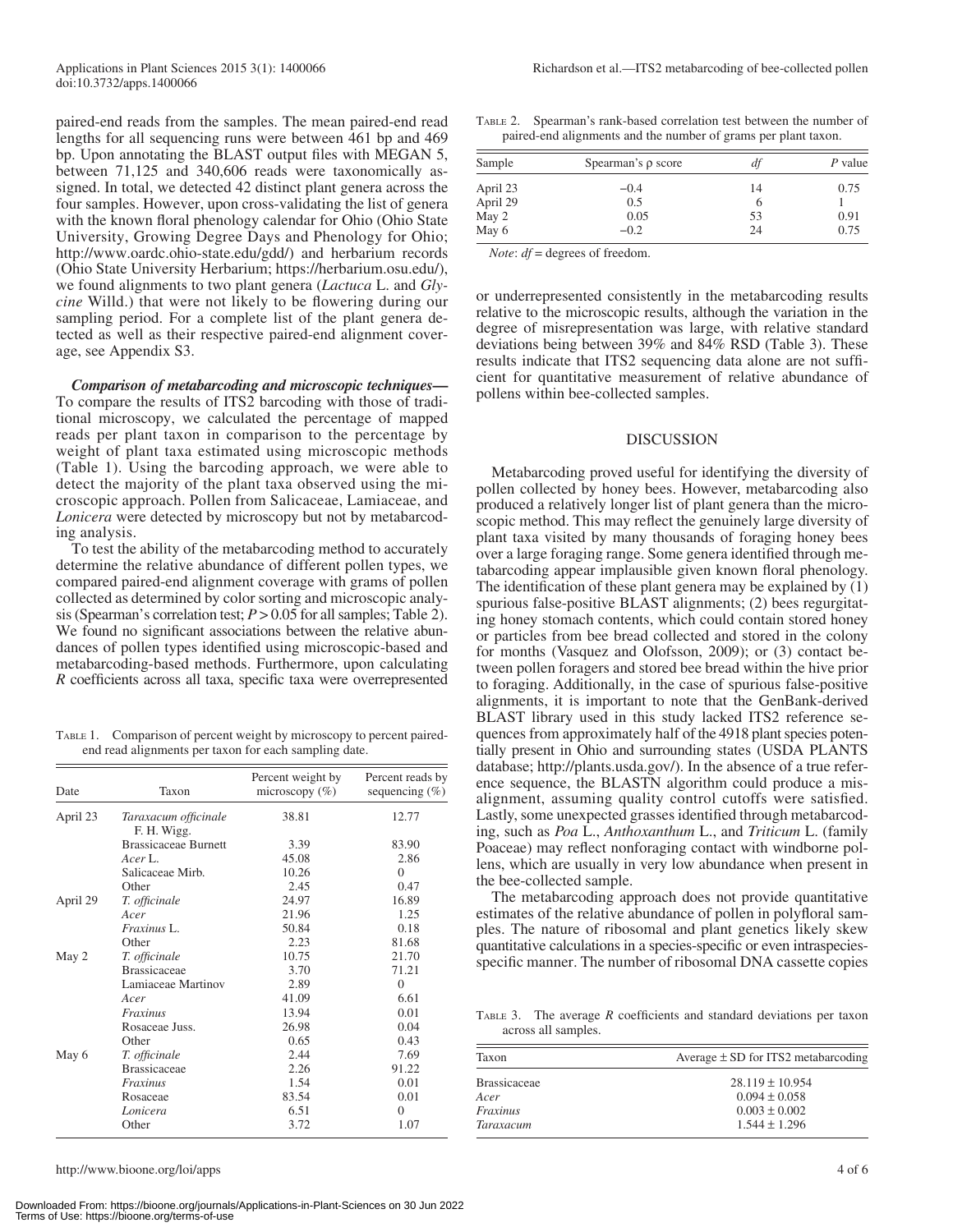varies widely within and between species (Long and Dawid, 1980) and could influence the number of reads generated for each taxon. Furthermore, variation in DNA extraction efficiency, primer annealing, and genome copy number between plant species may also affect the number of taxon-specific reads.

 Metabarcoding failed to detect pollen from plants in the genus *Lonicera* and families Lamiaceae and Salicaceae, despite the fact that pollens from these taxa were identified using microscopy. This may be explained in several ways, such as sequence divergence in the PCR priming site or current sequencing length limitations for the Illumina MiSeq platform used (~300 bp). Given that the length of the ITS2 region ranges from 100 bp to 700 bp in plants (Yao et al., 2010), the failure of metabarcoding to detect these taxa suggests that improvements to this method are necessary to expand the scope of detection. This may be accomplished using different loci, multiple loci, or through the development of ITS2 primers specific to problematic plant clades. Recent work by Galimberti et al. (2014) applied *rbcL* and *trnH-psbA* amplicon cloning in conjunction with capillary sequencing to characterize the taxonomic composition of beecollected pollen samples from Italian Alpine habitats. With the use of these loci, the investigators were able to detect *Lonicera* and Lamiaceae; however, given the absence of morphological validation of the amplicon clone-based method, it is difficult to infer whether the primers used for these loci were relatively more or less expansive than the primers used in this study.

Both methods of pollen identification were in agreement with the conclusion that honey bees collect pollen from a wide variety of flowers in the agricultural landscape and the taxa visited varied over the weeks of our study. What was apparent from our microscopic results, but less clear through metabarcoding, was a dramatic shift in the assemblage of bee-collected pollen (Fig. 1). Early samples (April 23 and 29) were dominated by nonrosaceous woody taxa ( *Acer* , *Fraxinus* ) and dandelion (*T. officinale*). The later samples (May 2 and 6), however, saw a sudden increase in the prevalence of rosaceous woody taxa and a corresponding decline in *Acer* , *Fraxinus* , and *T. officinale*. This shift in principal pollen sources represents not only a phenological-taxonomic transition but also a change in spatial foraging patterns between different floral habitats. *Acer* and *Fraxinus* were restricted to small tracts of forest and scattered residential areas within the field-crop matrix, while *T. officinale* occurred abundantly in residential areas, along roadsides, and in agricultural fields that had not been recently tilled or treated with herbicide. The rosaceous woody taxa that became important in the latter half of our samples consisted of a combination of cultivated trees (e.g., *Malus* ) from residential properties and wild taxa such as *Crataegus* and *Prunus* that occurred mainly in forest edge and understory habitat.

 Our data underscore the dependence of honey bees upon landscape features that are systematically marginalized by agricultural intensification, namely field edges, forest, and residential habitats. Furthermore, the prevalence of herbaceous weeds, such as *T. officinale*, is highly subject to weed control practices. Thus, intensive field crop agroecosystems are not necessarily nutritional deserts for honey bees in the springtime, but nutrition could become limiting if aggressive land conversion and weed control practices progress unchecked.

 In addition to using this methodological pipeline for apicultural applications, our approach may provide a useful tool for many other areas of scientific research. Honey bees collect pollen

from a diverse array of plant taxa, possess a near-global geographic distribution, and a single colony can forage over an area of more than 100 km<sup>2</sup> (Beekman and Ratnieks, 2000; Moritz et al., 2005 ). As such, honey bees may be seen as a large-scale sampling tool. This trait of honey bees has already been explored for monitoring industrial pollution, airborne bacteria and viruses, and even explosives (Bromenshenk et al., 1985; Lighthart et al., 2000, 2005). Furthermore, given a reliable, high-throughput metabarcoding approach to melissopalynology, honey bees could be employed to sample a regional flora rapidly, inexpensively, and with an intensity unapproachable by human investigators. Moreover, honey bees can easily sample environments that are not amenable to conventional floral sampling, such as dense forests or urban centers. This unique utility of honey bees could be broadly applicable in areas of research such as biogeography, biodiversity assessment, population genetics, floral phenology tracking, and invasive species monitoring.

 In this study, we applied high-throughput ITS2 metabarcoding in conjunction with traditional microscopic melissopalynology to determine the pollen foraging habits of honey bees in an agroecosystem dominated by field crops. We demonstrate that the metabarcoding approach exhibits strengths in terms of ease of implementation and its ability to detect pollens that are rare or difficult to identify by microscopy. This approach also exhibits weakness due to the nonquantitative nature of the method. As such, we suggest this method is useful for qualitative applications such as large-scale melissopalynology-based floral surveying and pollinator habitat preservation. Melissopalynology has previously been difficult to apply in such applications due to the time, expense, and expertise required for microscopic pollen identification. The development and further refinement of molecular melissopalynological techniques may be a suitable research avenue for overcoming these difficulties.

#### LITERATURE CITED

- ALTSCHUL, S. F., T. L. MADDEN, A. A. SCHAFFER, J. ZHANG, Z. ZHANG, W. MILLER, AND D. J. LIPMAN. 1997. Gapped BLAST and PSI-BLAST: A new generation of protein database search programs. *Nucleic Acids Research* 25 : 3389 – 3402 .
- BAUM, K. A., W. L. RUBINK, R. N. COULSON, AND V. M. BRYANT JR. 2011. Diurnal patterns of pollen collection by feral honey bee colonies in southern Texas, USA. Palynology 35: 85-93.
- BEEKMAN, M., AND F. L. W. RATNIEKS. 2000. Long-range foraging by the honey-bee, Apis mellifera L. Functional Ecology 14: 490-496.
- BROMENSHENK, J. J., S. R. CARLSON, J. C. SIMPSON, AND J. M. THOMAS. 1985. Pollution monitoring of Puget Sound with honey bees. *Science* 227: 632-634.
- BRYANT, V. M. JR., AND G. D. JONES. 2001. The r-values of honey: Pollen coefficients. *Palynology* 25: 11-28.
- CHEN, S., H. YAO, J. HAN, C. LIU, J. SONG, L. SHI, AND Y. ZHU. 2010. Validation of the ITS2 region as a novel DNA barcode for identifying medicinal plant species. *PLoS ONE* 5: e8613.
- CUSSER, S., AND K. GOODELL. 2013. Diversity and distribution of floral resources influence the restoration of plant–pollinator networks on a reclaimed strip mine. *Restoration Ecology* 21: 713-721.
- DIMOU, M. G., AND A. THRASYVOULOU. 2007. A comparison of three methods for assessing the relative abundance of pollen resources collected by honey bee colonies. *Journal of Apicultural Research and Bee World* 46: 144-148.
- DIMOU, M., G. GORAS, AND A. THRASYVOULOU. 2007. Pollen analysis as a means to determine the geographical origin of royal jelly. *Grana* 46: 118 – 122.
- ERDTMAN, G. 1943. An introduction to pollen analysis. Chronica Botanica Company, Waltham, Massachusetts, USA.